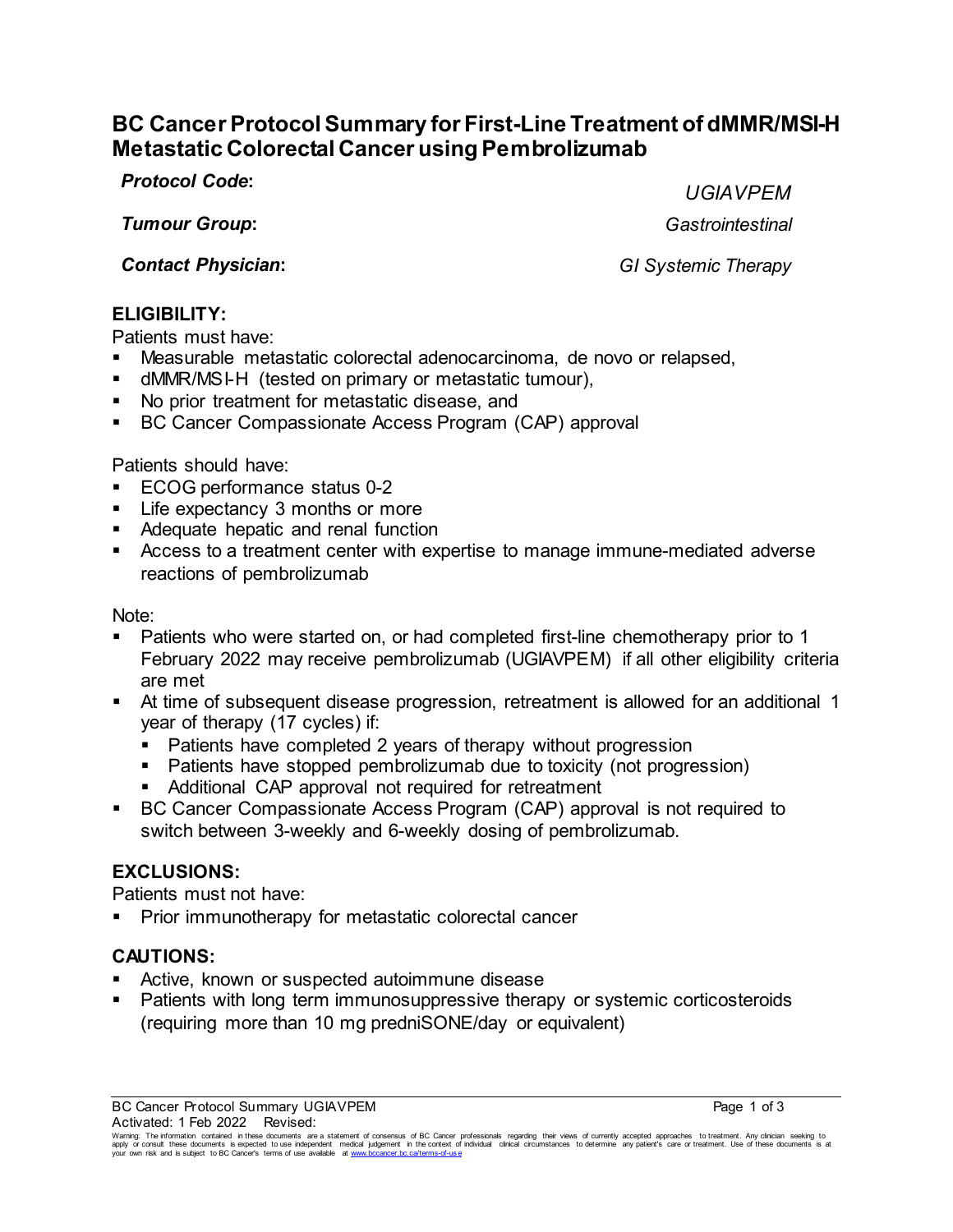### **TESTS:**

- Baseline: CBC and differential, creatinine, ALT, alkaline phosphatase, total bilirubin, LDH, sodium, potassium, TSH, morning serum cortisol, chest x-ray or CT chest. Optional : CEA
- **Prior to each cycle: CBC and differential, creatinine, ALT, alkaline phosphatase, total** bilirubin, LDH, sodium, potassium, TSH
- **If clinically indicated: CEA, morning serum cortisol, lipase, glucose, serum or urine** HCG (required for women of child bearing potential if pregnancy suspected), free T3 and free T4, serum ACTH levels, testosterone, estradiol, FSH, LH, ECG, chest x-ray
- Weekly telephone nursing assessment for signs and symptoms of side effects while on treatment (Optional).

### **PREMEDICATIONS:**

- Antiemetics are not usually required.
- If required, antiemetic protocol for low emetogenicity (see [SCNAUSEA\).](http://www.bccancer.bc.ca/chemotherapy-protocols-site/Documents/Supportive%20Care/SCNAUSEA_Protocol.pdf)
- **If prior infusion reactions to pembrolizumab: diphenhydrAMINE 50 mg PO,** acetaminophen 325 to 975 mg PO, and hydrocortisone 25 mg IV 30 minutes prior to treatment

### **TREATMENT:**

A cycle equals -

| Drug          | <b>Dose</b>                 | <b>BC Cancer Administration Guideline</b>                           |
|---------------|-----------------------------|---------------------------------------------------------------------|
| pembrolizumab | 2 mg/kg<br>(maximum 200 mg) | IV in 50 mL NS over 30 minutes<br>using a 0.2 micron in-line filter |

Repeat **every 3 weeks** until disease progression, unacceptable toxicity or a maximum of 35 cycles or 2 years of treatment (including doses given as UGIAVPEM6)

Retreatment may be allowed (refer to eligibility).

### **DOSE MODIFICATIONS:**

No specific dose modifications. Toxicity managed by treatment delay and other measures (see [SCIMMUNE](http://www.bccancer.bc.ca/chemotherapy-protocols-site/Documents/Supportive%20Care/SCIMMUNE_Protocol.pdf) protocol for management of immune-mediated adverse reactions to checkpoint inhibitors immunotherapy,

[http://www.bccancer.bc.ca/chemotherapy-protocols](http://www.bccancer.bc.ca/chemotherapy-protocols-site/Documents/Supportive%20Care/SCIMMUNE_Protocol.pdf)[site/Documents/Supportive%20Care/SCIMMUNE\\_Protocol.pdf\).](http://www.bccancer.bc.ca/chemotherapy-protocols-site/Documents/Supportive%20Care/SCIMMUNE_Protocol.pdf)

BC Cancer Protocol Summary UGIAVPEM **Page 2 of 3** and 2 of 3 Activated: 1 Feb 2022 Revised:

Warning: The information contained in these documents are a statement of consensus of BC Cancer professionals regarding their views of currently accepted approaches to treatment. Any clinician seeking to<br>apply or consult t